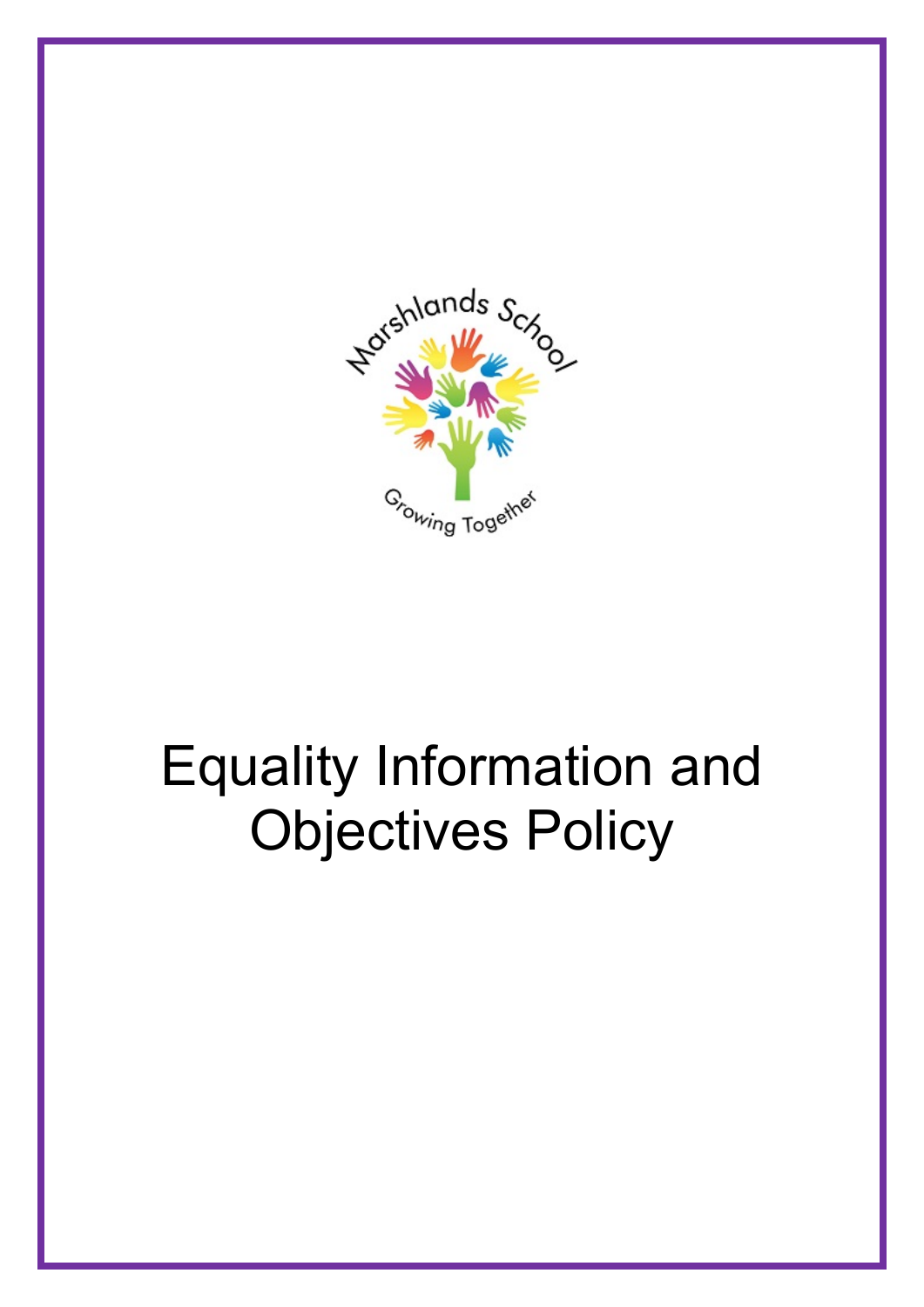# **Contents:**

**[Statement of intent](#page-2-0)** 

- 1. [Legislative framework](#page-3-0)
- 2. [Principles and aims](#page-4-0)
- 3. [Objectives](#page-5-0)
- 4. [Roles and responsibilities](#page-5-1)
- 5. [Gender reassignment](#page-7-0)
- 6. [Uniform/dress policy](#page-7-1)
- 7. [Curriculum](#page-7-2)
- 8. [Promoting equality](#page-8-0)
- 9. [Addressing prejudice-related incidents](#page-9-0)
- 10. [Appeal process](#page-9-1)
- 11. [Monitoring and review](#page-9-2)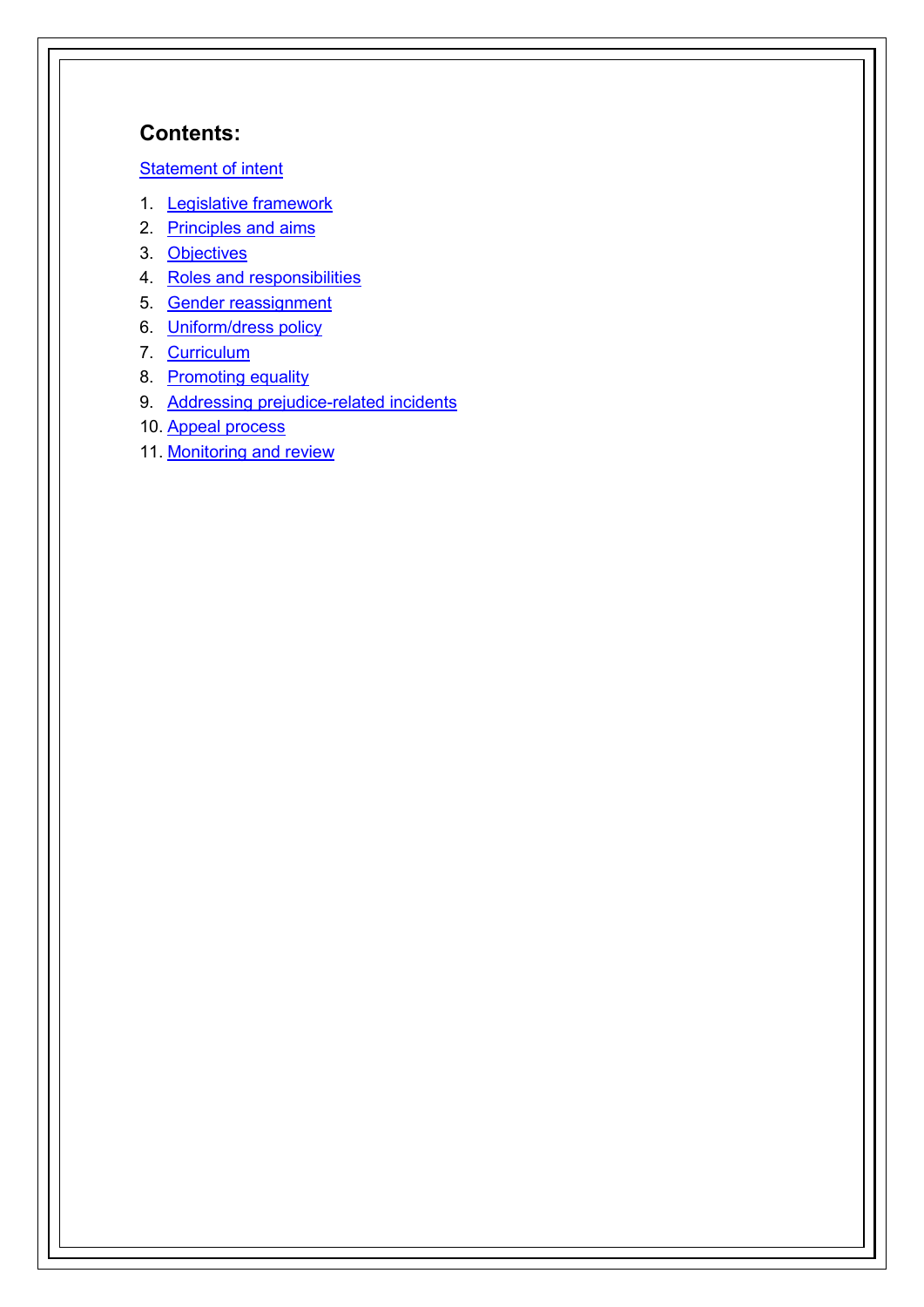#### <span id="page-2-0"></span>**Statement of intent**

Marshlands School recognises that certain groups in society have historically been disadvantaged on account of unlawful discrimination they have faced on the basis of their race, gender, disability, religion/belief, sexual orientation or age.

This policy will put in place a range of actions to eliminate prejudice, unlawful discrimination and victimisation within the school community and workforce.

Signed by:

Kallis

Headteacher Date:

06/06/2019 reviewed

Chair of governors Date: 20/03/2017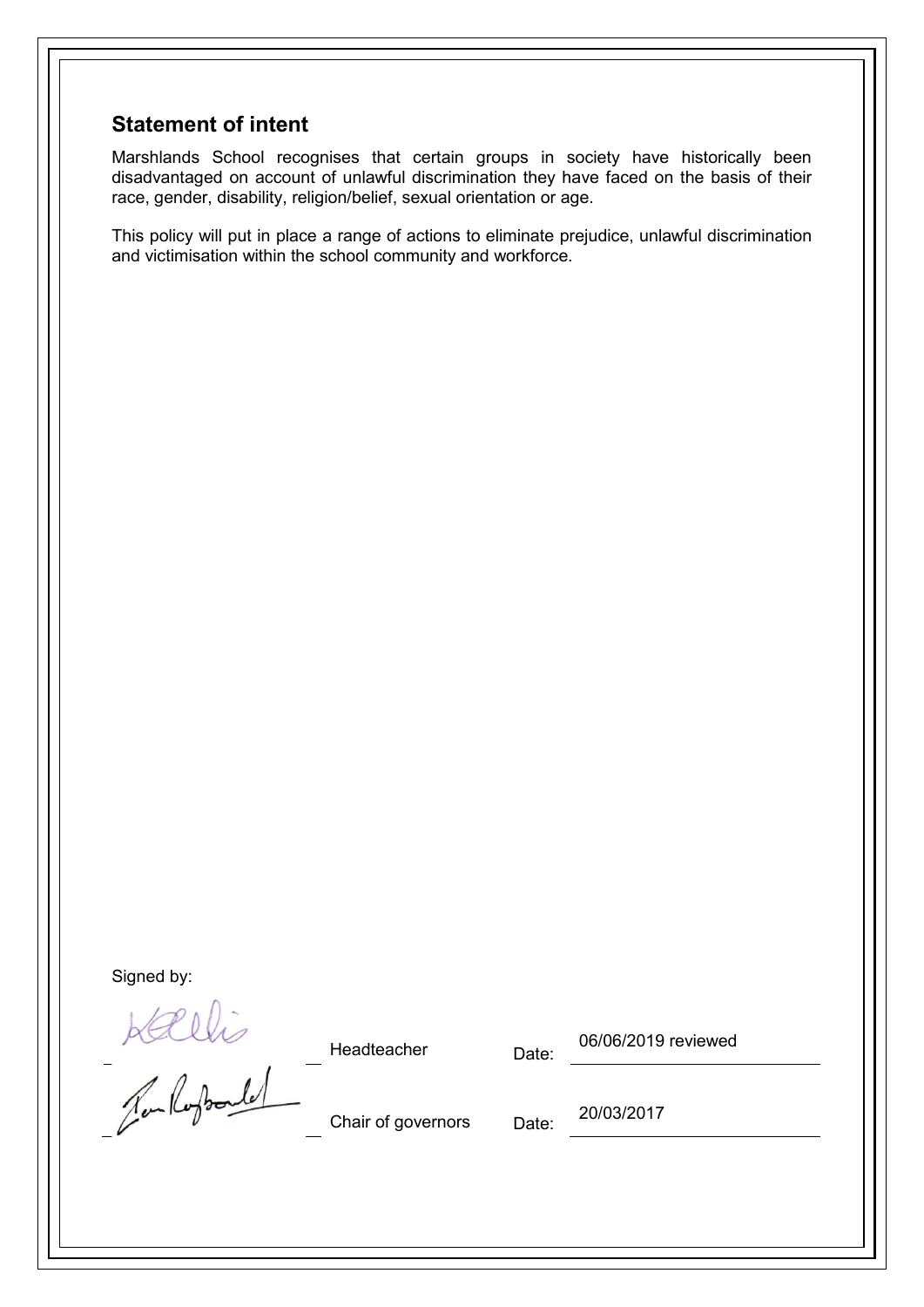### <span id="page-3-0"></span>**1. Legislative framework**

- 1.1. This policy has due regard to statutory legislation including, but not limited to, the following:
	- Human Rights Act 1998
	- Special Educational Needs Regulations 2014
	- Education and Inspections Act 2006
	- Equality Act 2010
	- The Equality Act 2010 (Specific Duties) Regulations 2011
	- Public Sector Equality Duty (PSED)
	- General Data Protection Regulation
- 1.2. This policy also has due regard for non-statutory guidance, including the following:
	- DfE (2014) 'The Equality Act 2010 and Schools'
- 1.3. The Equality Act 2010 provides a modern, single legal framework with three broad duties:
	- Eliminate discrimination
	- Advance equality of opportunity
	- Foster good relations
- 1.4. For the purpose of this policy the Equality Act 2010 will be referred to as 'The Act'.
- 1.5. Marshlands School fully understands the principles of the Act and the work needed to ensure that those with protected characteristics are not discriminated against and are given equal opportunities.
- 1.6. Protected characteristics, under the Act, are as follows:
	- Age
	- **Disability**
	- Race, colour, nationality, ethnic or national origin
	- Sex
	- Gender reassignment
	- Maternity and pregnancy
	- Religion and belief
	- Sexual orientation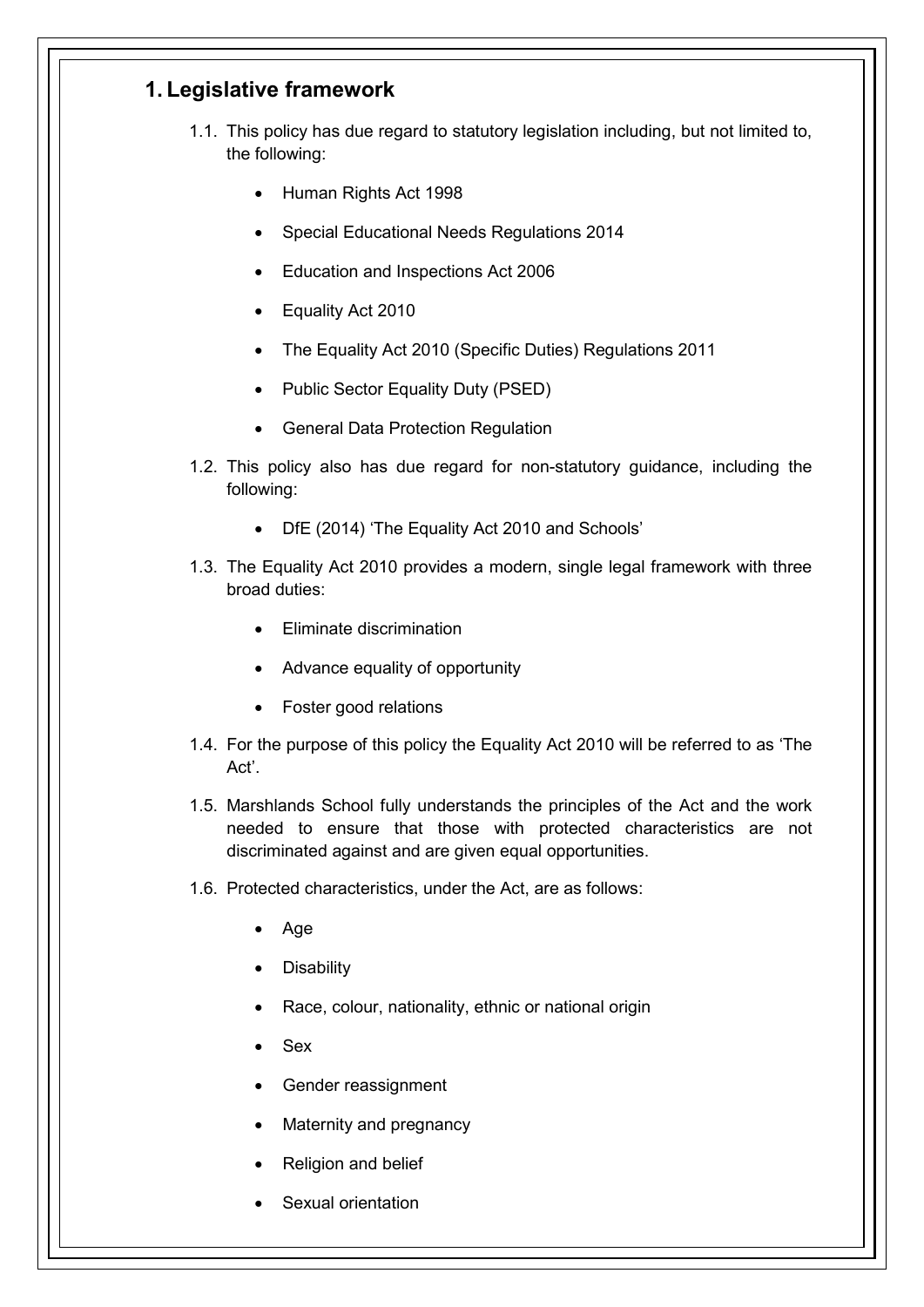- Marriage and civil partnership
- 1.7. The Act makes it unlawful for the responsible body of a school to discriminate against, harass or victimise a pupil or potential pupil:
	- In relation to admissions.
	- In the way it provides education for pupils.
	- In the way it provides pupils access to any benefit, facility or service.
	- By excluding a pupil or subjecting them to any other detriment.
- 1.8. The responsible body for the school is the Governing Body or Local Authority.
- 1.9. The school will promote equality of opportunity for all staff and job applicants.

#### <span id="page-4-0"></span>**2.Principles and aims**

- 2.1. We see all learners and potential learners, and their parents and carers, as of equal value, regardless of their race, gender, disability, religion/belief, sexual orientation or age.
- 2.2. Our policies, procedures and activities must not discriminate but must nevertheless take account of differences of life-experience, outlook and background, and in the kinds of barriers and disadvantages which people may face in relation to their race, gender, disability, religion/belief, sexual orientation or age.
- 2.3. Marshlands School will promote race equality and have due regard to eliminate unlawful racial discrimination, promote equality of opportunity and promote good relations between people of different racial groups.
- 2.4. Marshlands School will promote disability equality throughout the school, ensuring equality of opportunity, eliminating unlawful discrimination, eliminating disability-related harassment and encouraging participation by disabled people in public life.
- 2.5. Marshlands School will promote gender equality by eliminating unlawful discrimination and harassment, and promote equality of opportunity between men and women, girls and boys.
- 2.6. Transgender people are explicitly covered by the gender equality duty. For the purposes of this policy, the term 'transgender' refers to an individual whose gender expression or identity is different from that traditionally associated with the sex they were assigned at birth. This school will respect the confidentiality of those seeking gender re-assignment and will provide a supportive environment within the social community.
- 2.7. Marshlands School is opposed to all forms of prejudice and recognises that children and young people who experience any form of prejudice-related discrimination may fare less well in the education system.
- 2.8. Marshlands School will ensure that all staff comply with the appropriate equality legislation and regulations.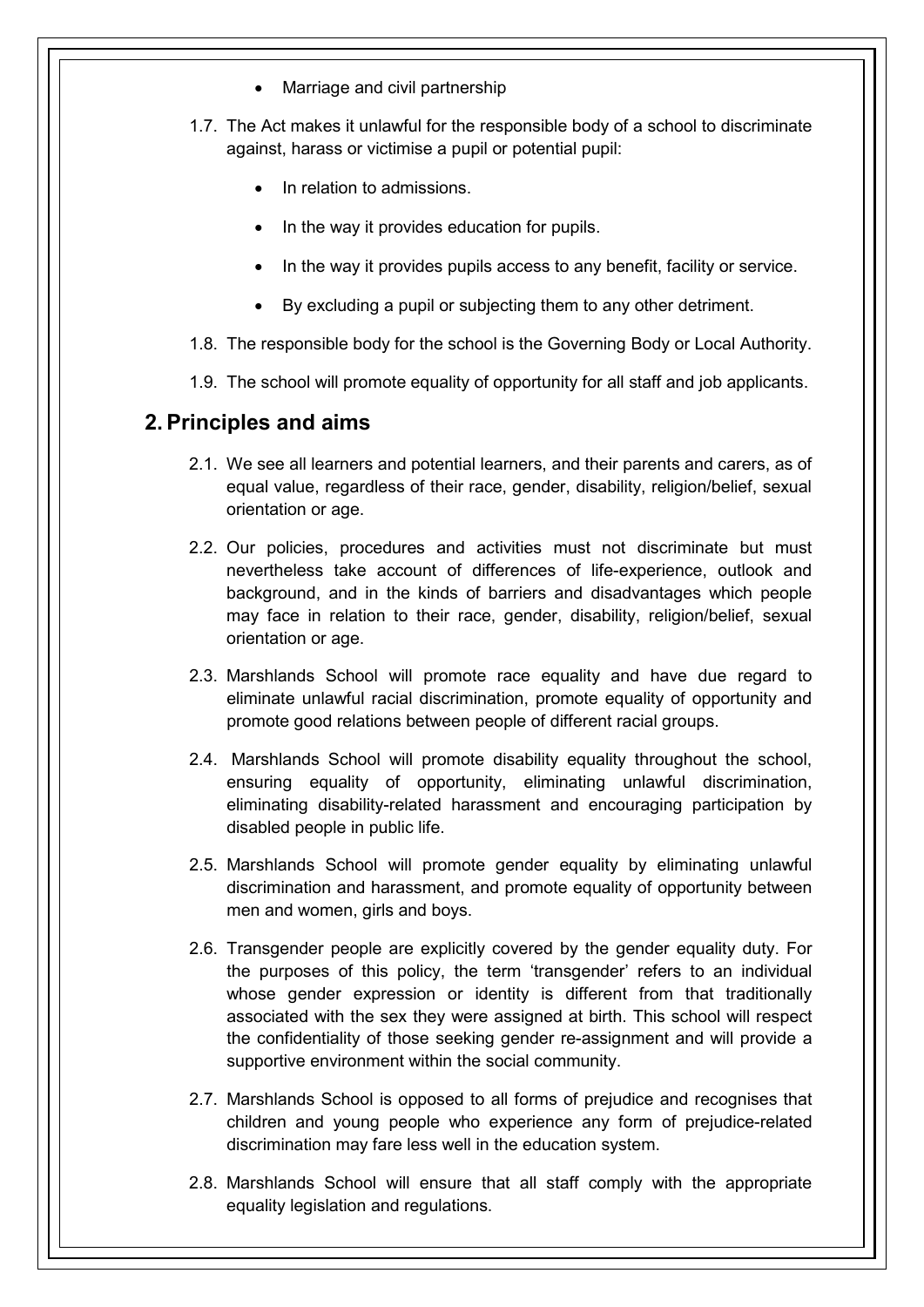2.9. Marshlands School's Admissions Policy will not discriminate in any way.

2.10. The school will:

- Ensure staff are aware of their responsibilities, are given necessary training and support, and report progress to the governing body.
- Ensure that the recording and reporting of equality and diversity is sufficiently scrutinised.
- Foster positive attitudes and relationships, and a shared sense of cohesion and belonging, and ensure this is promoted in our policies, procedures and activities.
- Observe good equalities practice in staff recruitment, retention and development, and ensure that all policies and procedures benefit all employees and potential employees regardless of their race, gender, disability, religion/belief, sexual orientation or age, and with full respect for legal rights relating to pregnancy and maternity.
- Reduce and remove inequalities and barriers that already exist.
- Engage with a range of groups and individuals to ensure that those who are affected by a policy, procedure or activity are consulted and involved in the design of new policies, and in the review of existing ones.
- Ensure that policies, procedures and activities benefit society as a whole, both locally and nationally, by fostering greater social cohesion, and greater participation in the public life of everyone, regardless of their race, gender, disability, religion/belief, sexual orientation or age.
- Ensure staff promote an inclusive and collaborative ethos in the school, challenging inappropriate language and behaviour, responding appropriately to incidents of discrimination and harassment, and showing appropriate support for pupils with additional needs, maintaining a good level of awareness of issues surrounding equalities.

# <span id="page-5-0"></span>**3. Objectives**

- 3.1. Whilst continuously aiming to improve the implementation of equality-related policies and procedures, Marshlands School has established the following objectives:
	- To monitor changes to the curriculum to ensure they result in good outcomes for pupils in all vulnerable groups, and to review the curriculum in light of new performance measures.
	- To improve the quality of support for pupils in all vulnerable groups in the classroom.
	- To gather evidence of progress for various groups within school to ascertain where intervention may be needed.
	- Social, Moral, Spiritual and Cultural aspects of the curriculum to enable pupils to access a curriculum which promotes tolerance and understanding.

# <span id="page-5-1"></span>**4. Roles and responsibilities**

4.1. The governing body will: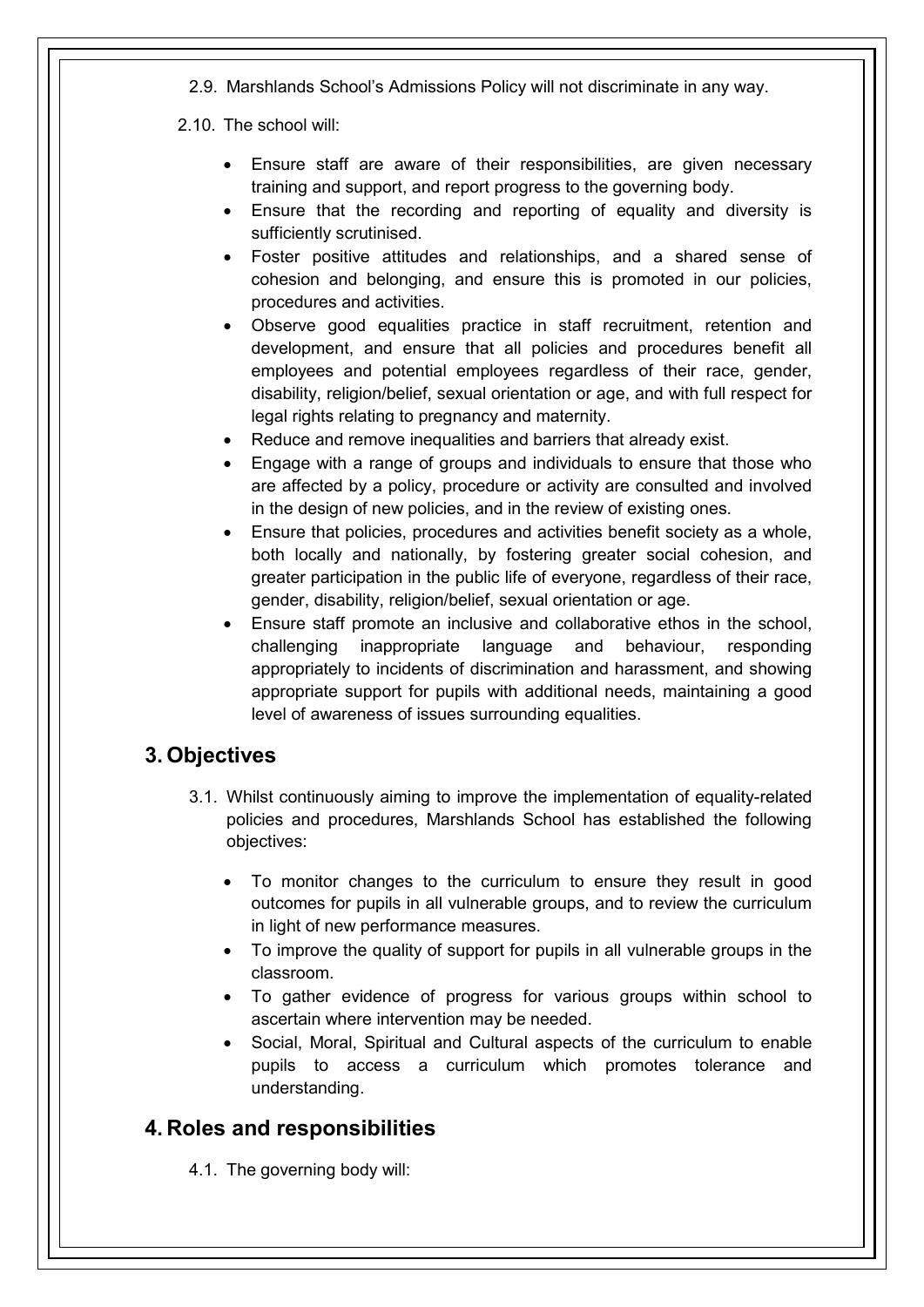- Ensure that Marshlands School complies with the appropriate equality legislation and regulations.
- Meet its obligations under the PSED to publish equality objectives at least every 4 years commencing on the date of last publication.
- Ensure that Marshlands School's policies and procedures are developed and implemented with appropriate equality impact assessments informing future plans.
- Ensure that Marshlands School's Admissions Policy does not discriminate in any way.
- Ensure equal opportunities in its staff recruitment and promotion practices, CPD programmes and in membership of the governing body.
- Proactively recruit high-quality applicants from under-represented groups.
- Provide information in appropriate and accessible formats.
- Ensure that the necessary disciplinary measures are in place to enforce this policy.
- 4.2. The headteacher will:
	- Implement the policy and its procedures.
	- Ensure that all staff members receive the appropriate equality and diversity training as part of their induction and CPD.
	- Ensure that all parents, visitors and contractors are aware of, and are in compliance with, the provisions of this policy.
	- Actively challenge and take appropriate action in any case of discriminatory practice.
	- Address any reported incidents of harassment or bullying in line with DfE guidance.
- 4.3. Employees will:
	- Be mindful of any incidence of harassment or bullying in the school.
	- Address any minor issues of harassment or bullying in the school and report any major breaches of the policy to the headteacher.
	- Identify and challenge bias and stereotyping within the curriculum and the school's culture.
	- Promote equality and good relations, and not harass or discriminate in any way.
	- Monitor students' progress and academic needs to ensure the appropriate support is in place.
	- Keep up-to-date with equality legislation and its application by attending the appropriate training.
- 4.4. Pupils will:
	- Not discriminate or harass any other pupil or staff member.
	- Actively encourage equality and diversity in the school by contributing their cultural experiences and values.
	- Report any incidences of bullying or harassment, whether to themselves or to others, to a member of the school staff.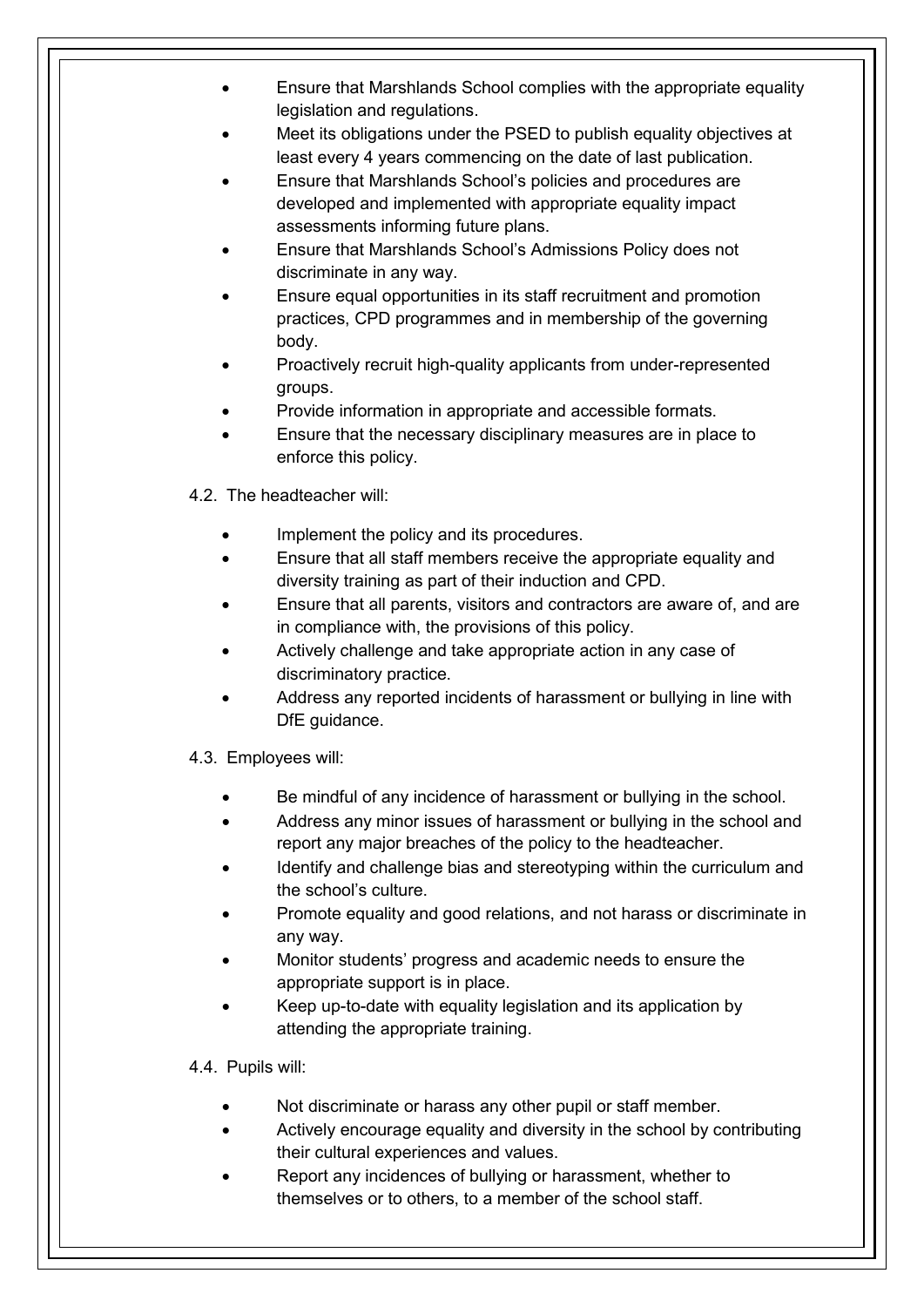- Abide by all the school's equality information and objectives, procedures and codes.
- 4.5. Marshlands School will have an equality page on its website, in order to demonstrate how it is complying with the Public Sector Equality Duty in the Equality Act 2010, and advancing equality of opportunity.

#### <span id="page-7-0"></span>**5. Gender reassignment**

- 5.1. The Act ensures legal protection against discrimination (direct or indirect) for everyone under the nine protected characteristics mentioned previously, including gender reassignment.
- 5.2. A person has the protected characteristic of gender reassignment if that person is proposing to undergo, is undergoing or has undergone a process (or part of a process) for the purpose of reassigning the person's sex by changing physiological or other attributes of sex.
- 5.3. All members of staff and pupils have a right to privacy, which includes the right to keep one's transgender status confidential. School staff should not disclose information that may reveal a child or other staff member's transgender status.
- 5.4. The school will appoint a staff member in whom any transgender child can confide and who can deal with any issues that may arise, for instance bullying or harassment.
- 5.5. A glossary of terminology related to the transgender field can be found on the [Gender Identity Research and Education Society Website.](http://www.gires.org.uk/schools.php)

#### <span id="page-7-1"></span>**6. Uniform/dress policy**

- 6.1. The Act does not deal specifically with school uniform or other aspects of appearance, such as hair colour and style, and the wearing of jewellery and make-up, but the general requirement not to discriminate in the treatment of pupils applies here in relation to other aspects of the school policy.
- 6.2. Marshlands School will ensure that blanket uniform policies do not discriminate because of race, gender, disability, religion/belief, sexual orientation or age.
- 6.3. Marshlands School will be sensitive to the needs of different cultures, races and religions and act reasonably in accommodating these needs, without compromising important school policies, such as school safety or discipline.

#### <span id="page-7-2"></span>**7. Curriculum**

7.1. All pupils will be entitled to access to a curriculum and to teaching and learning opportunities which meet their needs, including extra support where this has been identified as a statutory need. When planning the curriculum, the school will take every opportunity to promote and advance equality.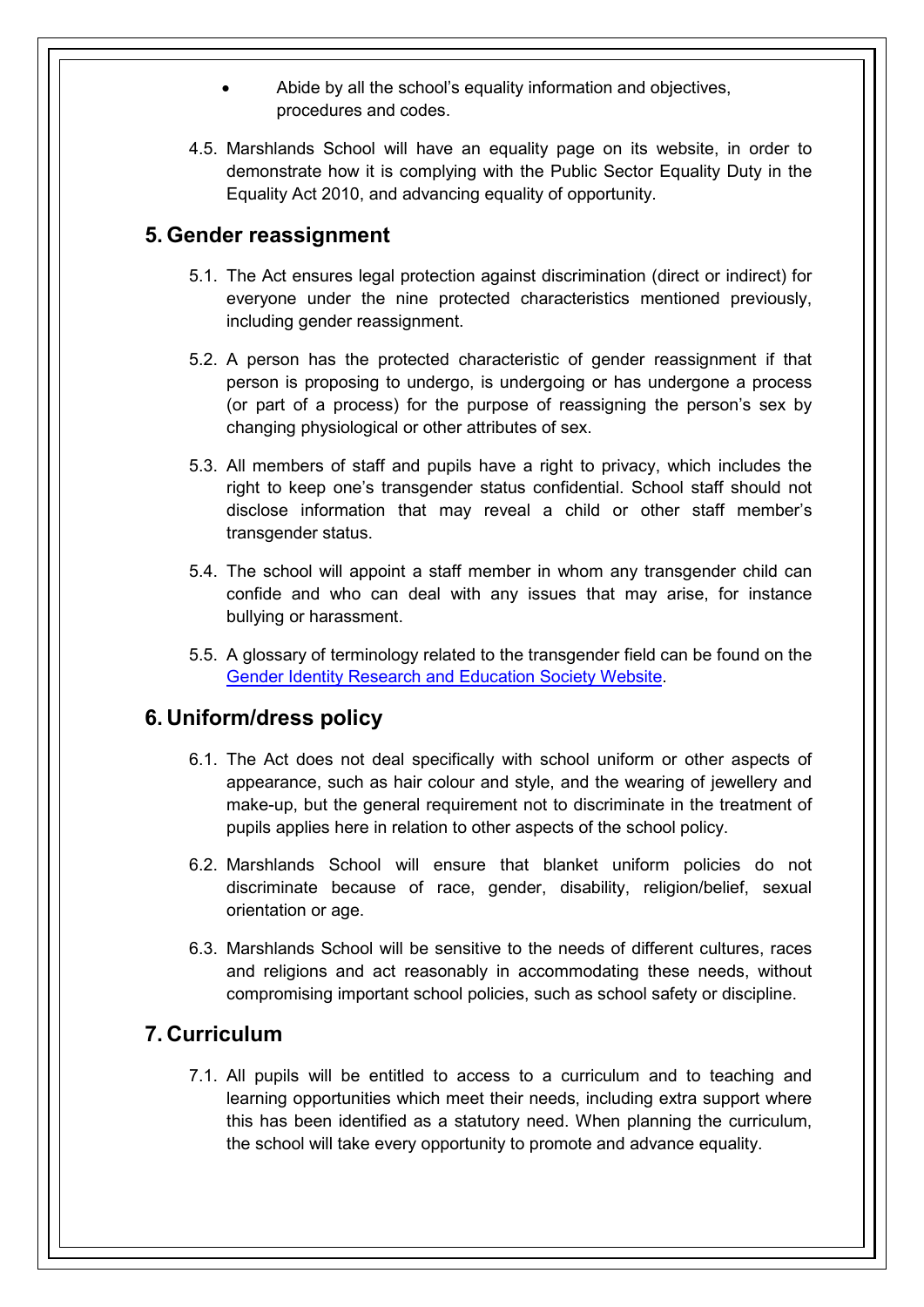#### <span id="page-8-0"></span>**8.Promoting equality**

In order to meet our objectives, the school has identified the following priorities:

- 8.1. Marshlands School will provide auxiliary aids that are directly related to disabled children's educational needs as a reasonable adjustment so they can integrate wholly in all parts of school life.
- 8.2. Staff will ensure that all pupils are able to take part in extra-curricular activities and residential visits, and the school will monitor uptake of these visits to ensure no one is disadvantaged on the grounds of a protected characteristic.
- 8.3. Marshlands School will ensure that all forms of prejudice-motivated bullying is taken seriously and dealt with equally and firmly.
- 8.4. There will be differential schemes of work designed to meet the abilities and learning styles of all pupils.
- 8.5. There will be a clearly defined disciplinary system, which will be consistently enforced.
- 8.6. The school will increase access for disabled children and young people to the school curriculum and will take necessary steps to meet pupils' needs by using a variety of approaches and planning reasonable adjustments for disabled pupils, enabling our pupils to take as full a part as possible in the activities of the school.
- 8.7. The school will ensure there is adequate access to the physical environment of the school.
- 8.8. The school will improve the delivery of written information to disabled children and young people.
- 8.9. The school will seek the views of advisory staff, outside agencies and local schools.
- 8.10. Throughout the year, the school will plan ongoing events to raise awareness of equality and diversity.
- 8.11. The school will consult with stakeholders, i.e. pupils, parents/carers, staff and relevant community groups, to establish equality objectives and draw up a plan based on information collected on protected groups and accessibility planning.
- 8.12. Equality objectives will be published at least every 4 years commencing on the date of last publication.
- 8.13. Bullying and prejudice will be carefully monitored and dealt with accordingly.
- 8.14. Regular training will be given to both existing and new staff to ensure that they are aware of the process for reporting and following up incidents of prejudice-related bullying.